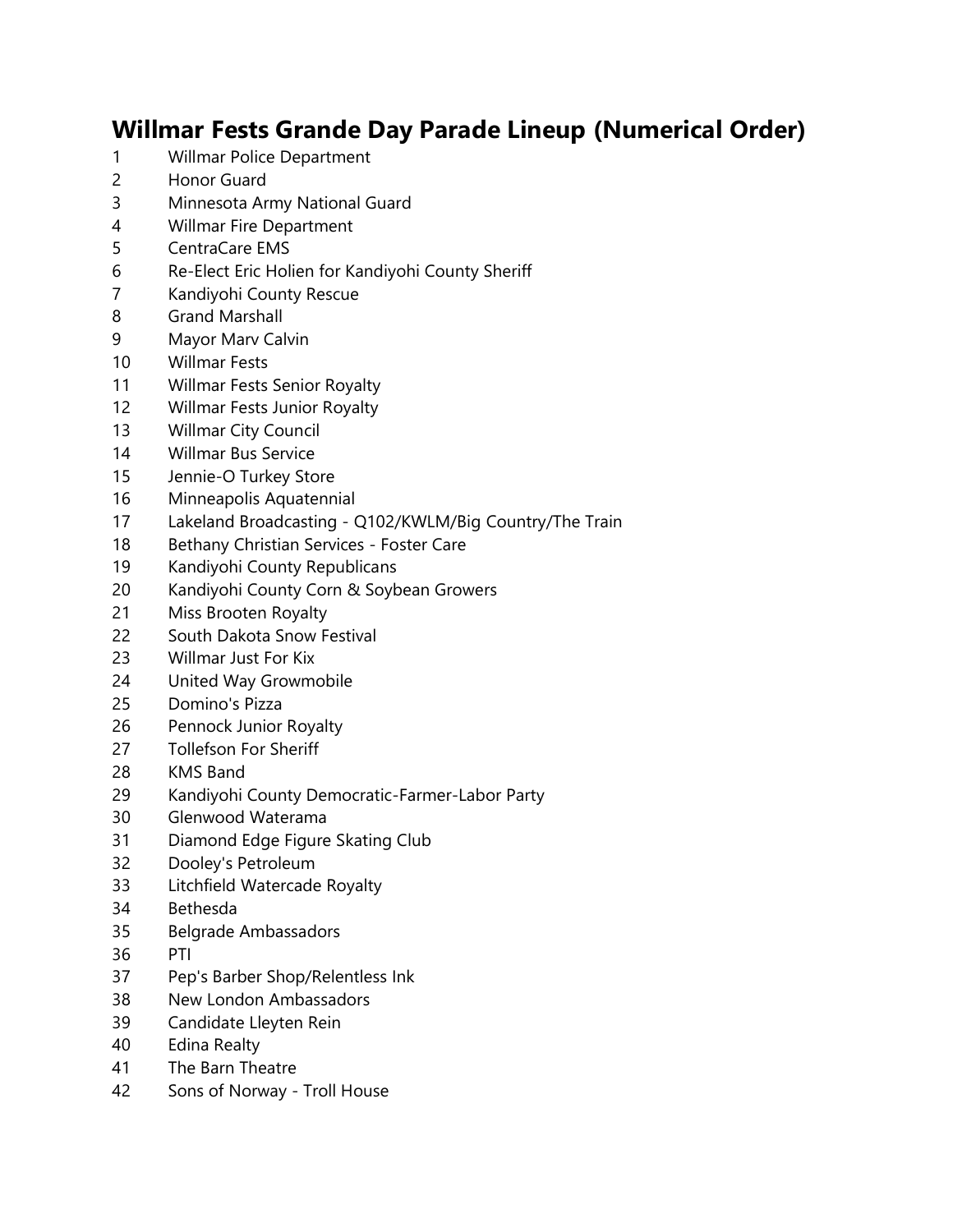- Anoka Halloween Royal Ambassadors
- ATLAS of West Central MN
- Haug Implement Co. & Haug Kubota
- Liberty Tax Willmar
- Great Lakes Training Group
- Miss Minnewaska Royalty
- R&T Auto Spa Van
- Willmar Cardettes Dance Team
- Goodness Coffee
- Walk to End Alheimer's
- Montevideo Fiesta Days Royalty
- Ag Jobs LLC
- Flap Jack and Cupcake
- Candidate Crisstill Duaso
- Burns for Sheriff
- Zoomerang VBS!
- Kerkhoven Town and Country Days Royalty
- Wings Gymnastics
- Doug Reese for Mayor
- Willmar Hockey
- Miss Sauk Centre Royalty
- Ed's Service Center & Sales, Inc.
- Green Lake Bible Camp Fladeboe Auctions
- Transystems, LLC
- Take Action Convention of States
- Recovery Church North 40
- Little Crow Ski Team
- Vista prairie
- AG Church Pastor Paul
- Kandiyohi County Dairy Royalty
- Willmar Municipal Utilities
- Candidate Leah Smith
- KDJS/KRVY
- New London Ambassadors
- Dale Anderson
- Clara City Ambassadors
- Kim Larson
- Raymond Harvest Fest
- Karl Kaufman for Kandiyohi County Commissioner
- Hopkins Raspberry Festival Royalty
- Hawk Creek Animal Shelter
- Healthy Fusion Energy Team
- The Main Pointe School of Dance
- City of Willmar Parks and Recreation